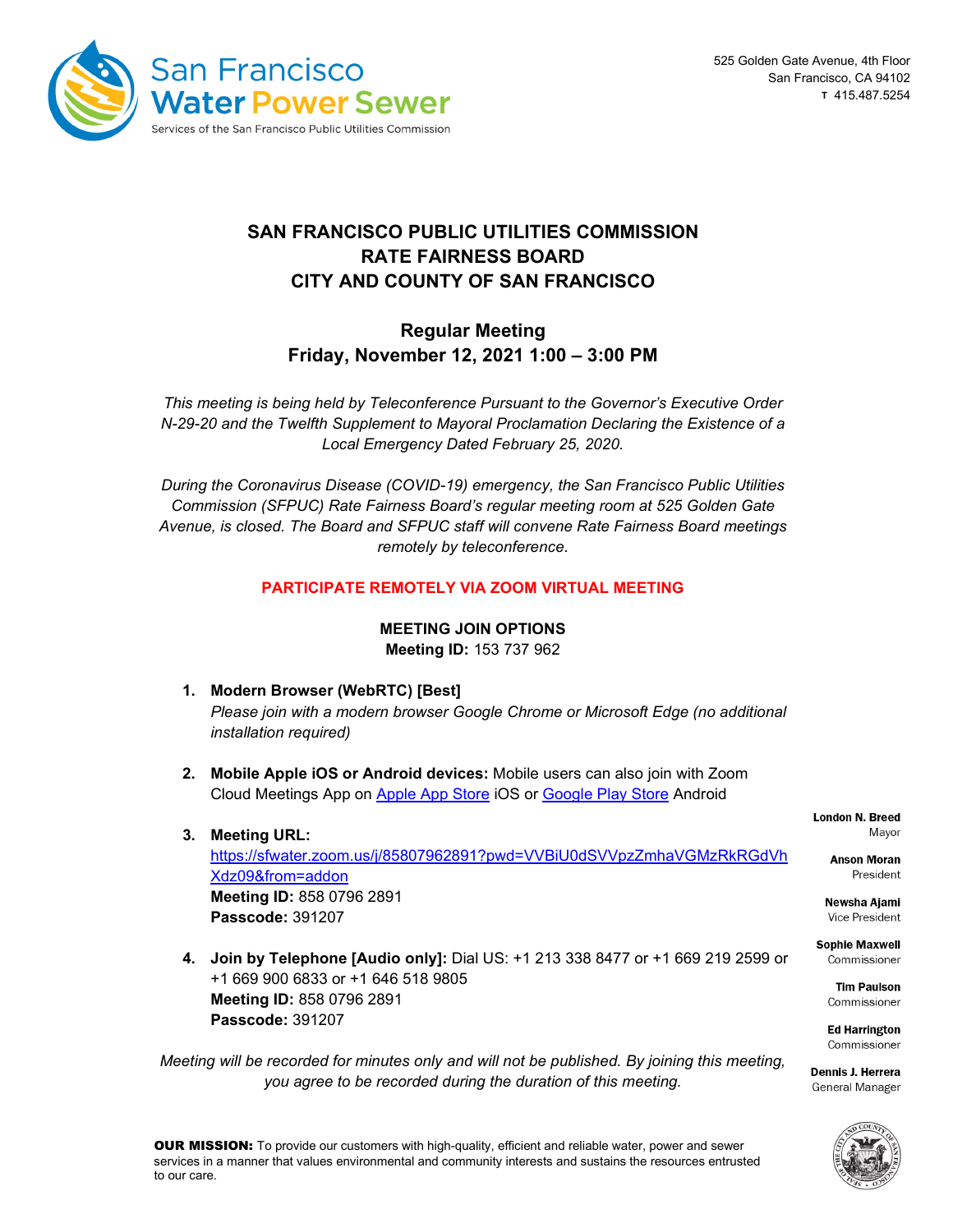**To make public comment:** SFPUC staff will announce public comment periods. Type your comments or questions using the "Chat" tab, comments to be read out loud by moderator. If you have technical issues or questions, you may also send a private message to the moderator using direct messages in "To:" section.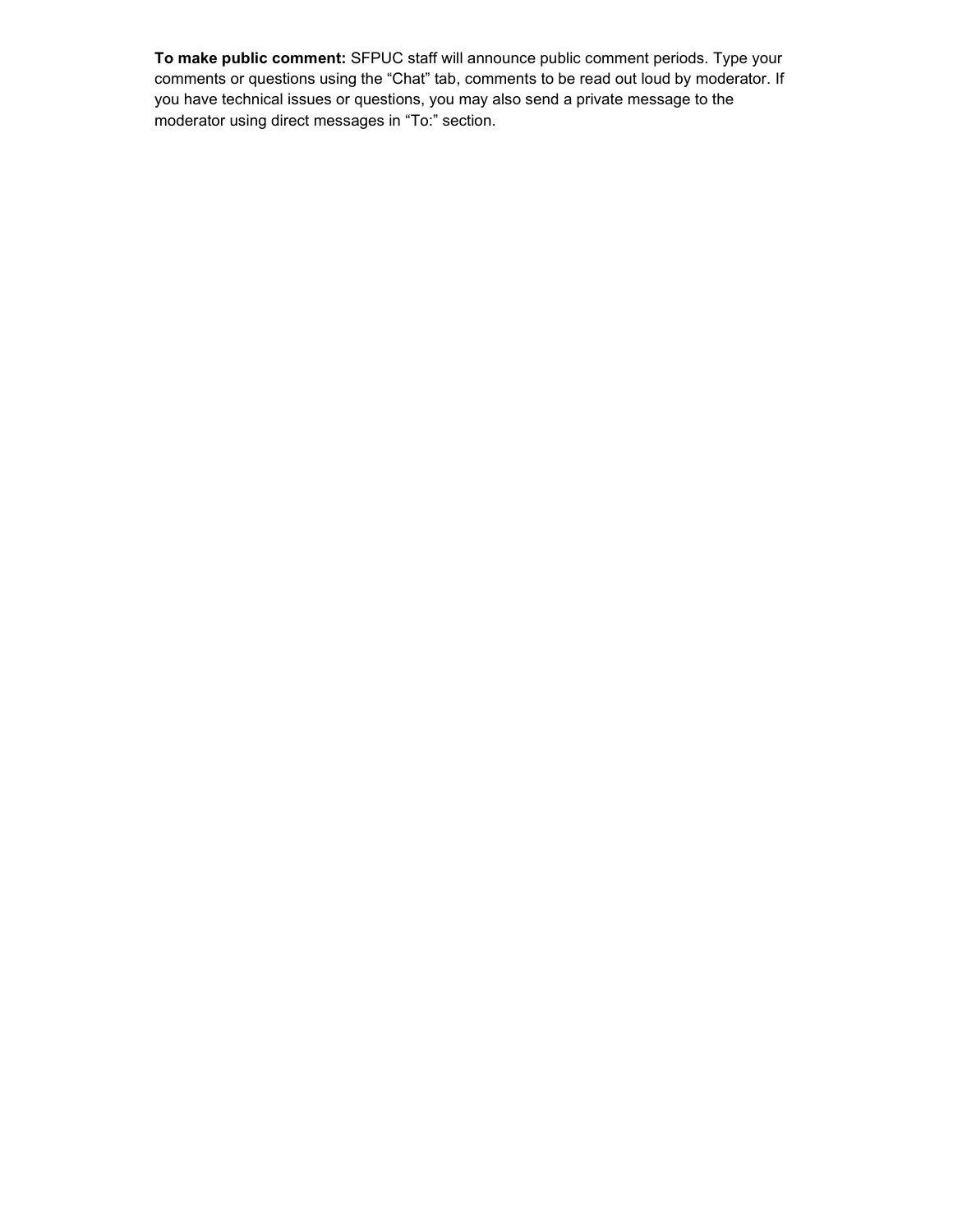## **MEETING AGENDA**

## **1. Call to Order and Roll Call**

- Seat 1 Howard Ash, Chair
- Seat 2 Vacant
- Seat 3 Anna Van Degna
- Seat 4 Vacant
- Seat 5 Adam Nguyen
- Seat 6 Vacant
- Seat 7 Edward de Asis

## **2. General Public Comment**

Members of the public may address the Rate Fairness Board (RFB) on matters that are within the Board's jurisdiction but not on today's agenda.

- **3. Approval of the Minutes of September 24, 2021 Meeting** (Discussion and Action)
- **4. Findings to Allow Teleconferenced Meetings** (Discussion and Action) Yvonne Rodriguez, RFB Secretary
- **5. Report of the Chair**
	- a. **2021 Power Rates Study Revenue Requirement: CleanPowerSF and Hetch Hetchy Power** (Presentation and Discussion) NewGen Strategies & Solutions, Power Rates Study Consultant
	- b. **Rate Fairness Board Members Recruitment Update** Kristina Alagar Cordero, Director of Financial Planning (Discussion)
- **6. Announcements, Comments, Questions** (Discussion)
- **7. Adjournment**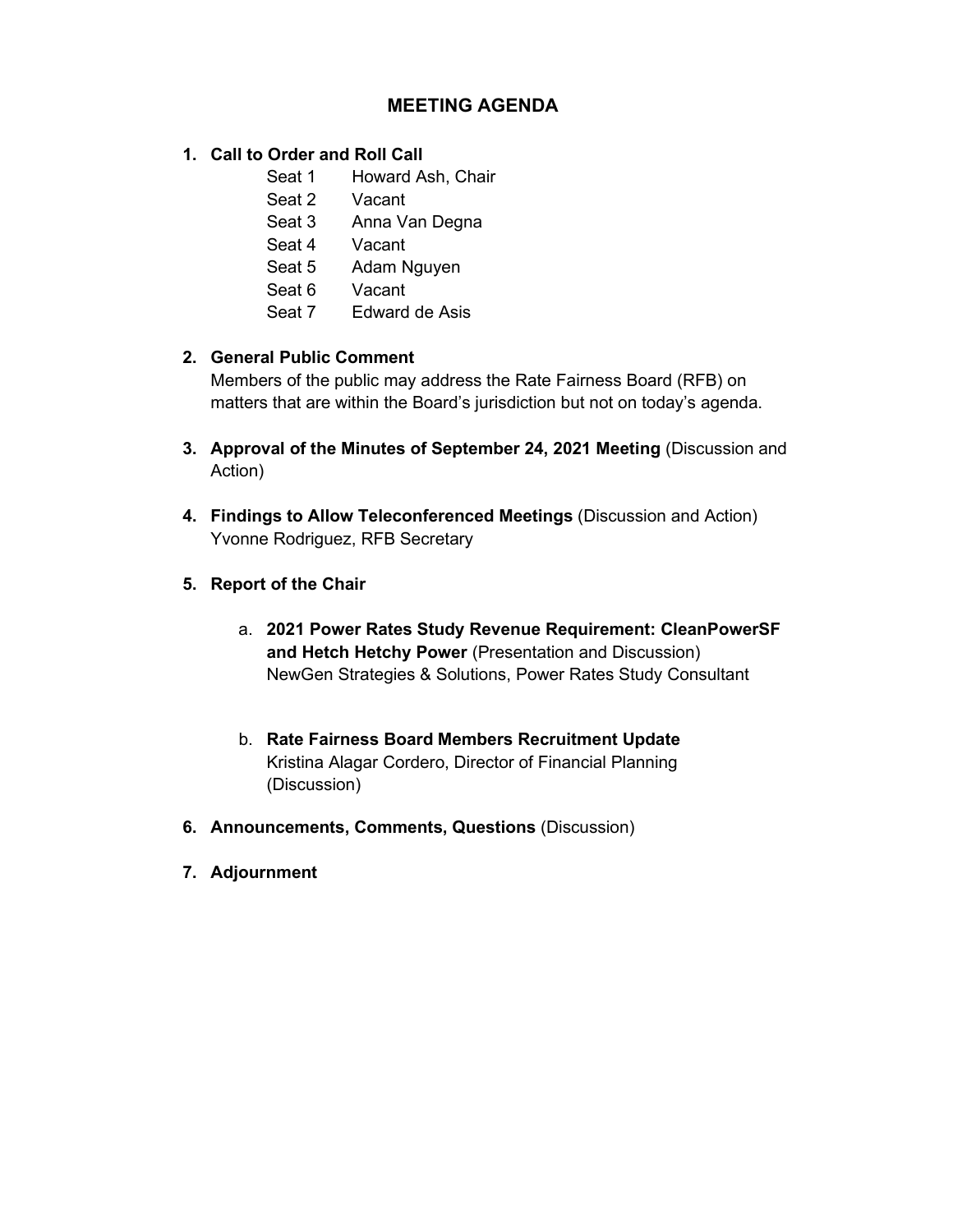**Accessible Meeting Policy**: To obtain meeting materials in alternative format, please contact the Rate Fairness Board Secretary at 415-487-5254 or via email at [yrodriguez@sfwater.org.](mailto:yrodriguez@sfwater.org) Providing at least 72 hours notice will help to ensure availability. Written reports or background materials for calendar items are available on-line at [https://sfpuc.org/about-us/boards-commissions-committees/rate-fairness-board.](https://sfpuc.org/about-us/boards-commissions-committees/rate-fairness-board)

**Meeting Procedures:** Public Comment will be taken before or during the Board's consideration of each agenda item. Speakers may address the Board for up to three minutes on that item. During General Public Comment, members of the public may address the Board on matters that are within the Board's jurisdiction and are not on the agenda. Procedures do not permit: 1) persons in the audience to vocally express support or opposition to statements by Board Member, by other persons testifying; 2) ringing and use of cell phones, pagers, and similar sound-producing electronic devices; 3) bringing in or displaying signs in the meeting room; and 4) standing in the meeting room. The ringing of and use of cell phones, pagers and similar sound-producing electronic devices are prohibited at this meeting. Please be advised that the Chair may order the removal from the meeting room of any person(s) responsible for the ringing or use of a cell phone, pager, or other similar sound-producing electronic devices.

**Know your rights under the Sunshine Ordinance:** Government's duty is to serve the public, reaching its decisions in full view of the public. Commissions, boards, councils, and other agencies of the City and County exist to conduct the people's business. This ordinance assures that deliberations are conducted before the people and that City operations are open to the people's review. For information on your rights under the Sunshine Ordinance (Chapter 67 of the San Francisco Administrative Code) or to report a violation of the ordinance, contact by mail Sunshine Ordinance Task Force, 1 Dr. Carlton B. Goodlett Place, Room 244, San Francisco, CA 94102; phone at (415) 554-7724; fax at (415) 554-7854; or by e-mail at [sotf@sfgov.org.](mailto:sotf@sfgov.org)

Citizens may obtain a free copy of the Sunshine Ordinance by printing Chapter 67 of the San Francisco Administrative Code on the Internet, at [http://www.sfbos.org/sunshine.](http://www.sfbos.org/sunshine)

**311 Free Language Assistance**: 免費語言協助/ Ayuda gratuita con el idioma / Бесплатная помощь переводчиков / Trợ giúp Thông dịch Miễn phí / Assistance linguistique gratuite / 無料の言語支援/ 무료 언어 / 지원 / คว"มชฺจํ ยเหลอํ ท"งภ"ษ"โดยไมฝ ส'ยคาใชจ้ าย / Libreng tulong para sa wikang Tagalog ยเหลอื

**Lobbyist Registration and Reporting Requirements:** Individuals and entities that influence or attempt to influence local legislative or administrative action may be required by the San Francisco Lobbyist Ordinance [SF Campaign & Governmental Conduct Code Sec. 2.100] to register and report lobbying activity. For more information about the Lobbyist Ordinance, please contact the San Francisco Ethics Commission at 25 Van Ness Avenue, Suite 220, San Francisco, CA 94102; telephone (415) 252-3100; fax (415) 252-3112; web site at [www.sfgov.org/ethics.](http://www.sfgov.org/ethics)